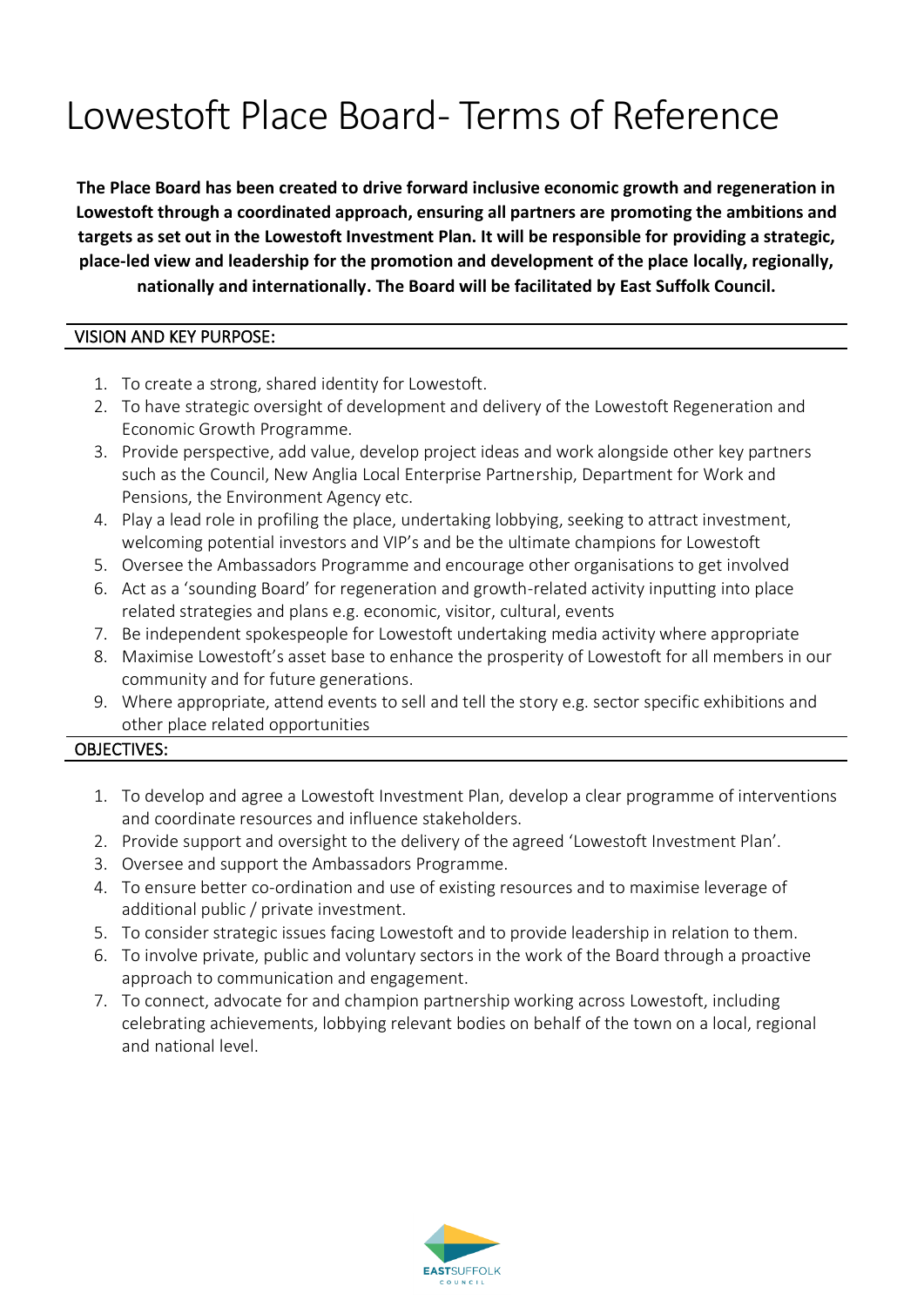#### MEMBERSHIP:

- 1. The 5 peripheral parishes that lie within the defined Development-Area (Oulton, Oulton Broad, Corton, Gisleham and Carlton Colville), are represented by a single Parish Councillor.
- 2. Nominated deputies will provide representation when the Board member (listed below) is unable to attend.

| <b>ORGANISATION</b>                              | <b>MEMBER</b>                          |
|--------------------------------------------------|----------------------------------------|
| (Chair)                                          | Stephen Javes                          |
| Anglian Water / Business in the Community        | Karen Barclay/ Andy Brown              |
| <b>Associated British Ports</b>                  | Paul Ager                              |
| <b>CEFAS</b>                                     | David Carlin                           |
| DWP Jobcentre Plus                               | Anne Rawstron                          |
| East Coast College                               | <b>Stuart Rimmer</b>                   |
| East Suffolk Council                             | Cllr Craig Rivett                      |
| <b>Environment Agency</b>                        | Keith Moore                            |
| Greater Lowestoft Community Partnership          | Cllr Paul Ashdown                      |
| Lowestoft Cultural Strategy Group                | Genevieve Christie / Emma Butler-Smith |
| Lowestoft Rising                                 | Philip Aves                            |
| Lowestoft Town Council                           | Cllr Colin Butler                      |
| Lowestoft Vision BID                             | Danny Steel                            |
| Marks & Spencer (representative for retailers)   | Colin Davies                           |
| MP for Waveney                                   | Peter Aldous MP                        |
| New Anglia Local Enterprise Partnership          | Hayley Mace                            |
| Parish Council (representative for Oulton Broad, | Cllr Ben Falat                         |
| Oulton, Corton, Gisleham, Carlton Colville)      |                                        |
| Park Holidays                                    | James Garland                          |
| Scottish Renewables                              | Steven Hodger                          |
| Suffolk Chamber of Commerce                      | Amanda Ankin                           |
| Suffolk County Council                           | Cllr Nick Gowrley                      |

## CONDUCT OF BUSINESS:

OPERATION & ADMINISTRATION

- 1. Meetings will be organised quarterly with the option to call additional meetings when required.
- 2. Public sector officers will be present at meetings to observe and contribute to discussion but will not hold voting powers.
- 3. Meeting formats will be flexible (from headline guest presentations to group discussions).
- 4. Non-members to be invited to Board meetings, input to relevant agenda items as appropriate.
- 5. East Suffolk Council will perform secretariat functions for the Board including, but not exclusive of, recording attendance, minute-taking, and convening meetings.
- 6. The Place Board members will adhere to the communications protocol which sets out the parameters in which internal and external communications will be conducted.
- 7. To periodically review the Board's priorities, membership, and working practices to ensure they remain appropriate and effective.